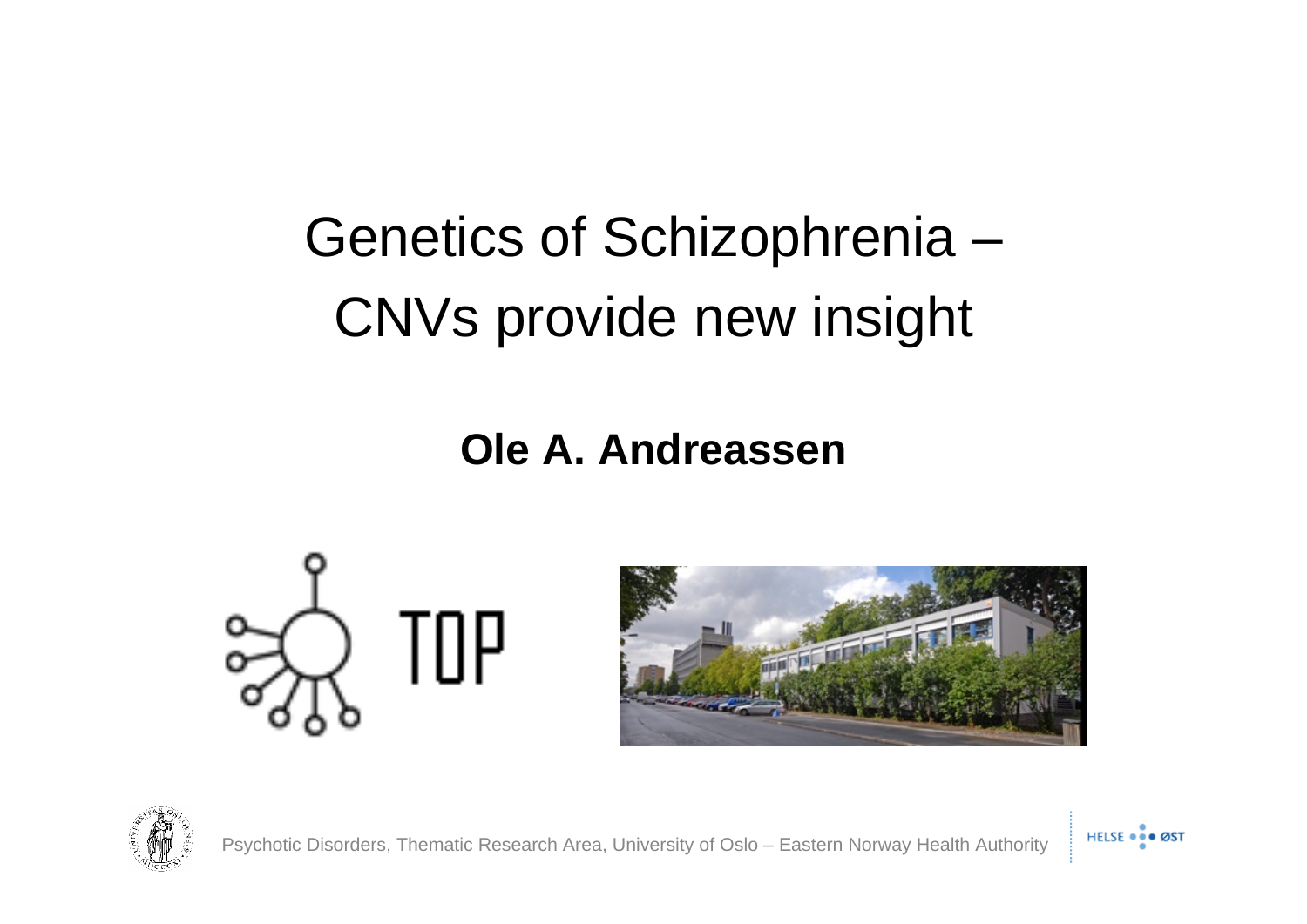#### TOP study

" **T**hematic **O**rganized **P**sychosis Research"

- Severe mental illness– schizophrenia and bipolar disorder
- Thematic research study consist of several subproject
- Study same patient with different methods: TRANSLATIONAL RESEARCH
- Collaboration with all hospitals in Oslo and UiO research groups

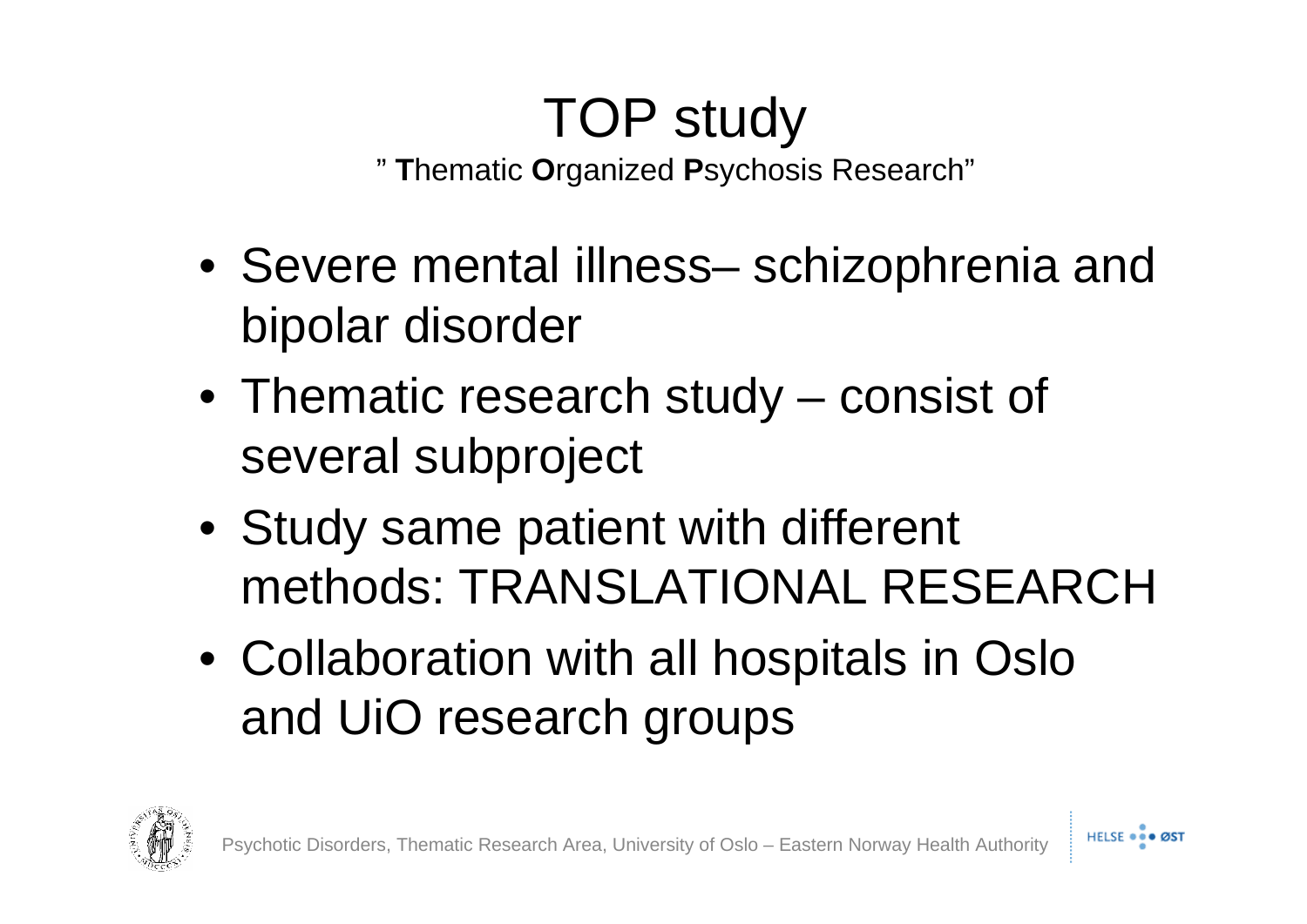# Status TOP study

- Inclusion: 760 patients, 397 controls
- MRI: structure: 380, functional 220 Total scanned: 325 pts, 105 cntr
- 31 Res fellows/PhD cand, 6 post docs
- 2 project nurses, 1 administrator, 1 database assistant, 1 secretary
- Program for PhD education and training
- <http://www2.med.uio.no/tematisk/psykoser/>

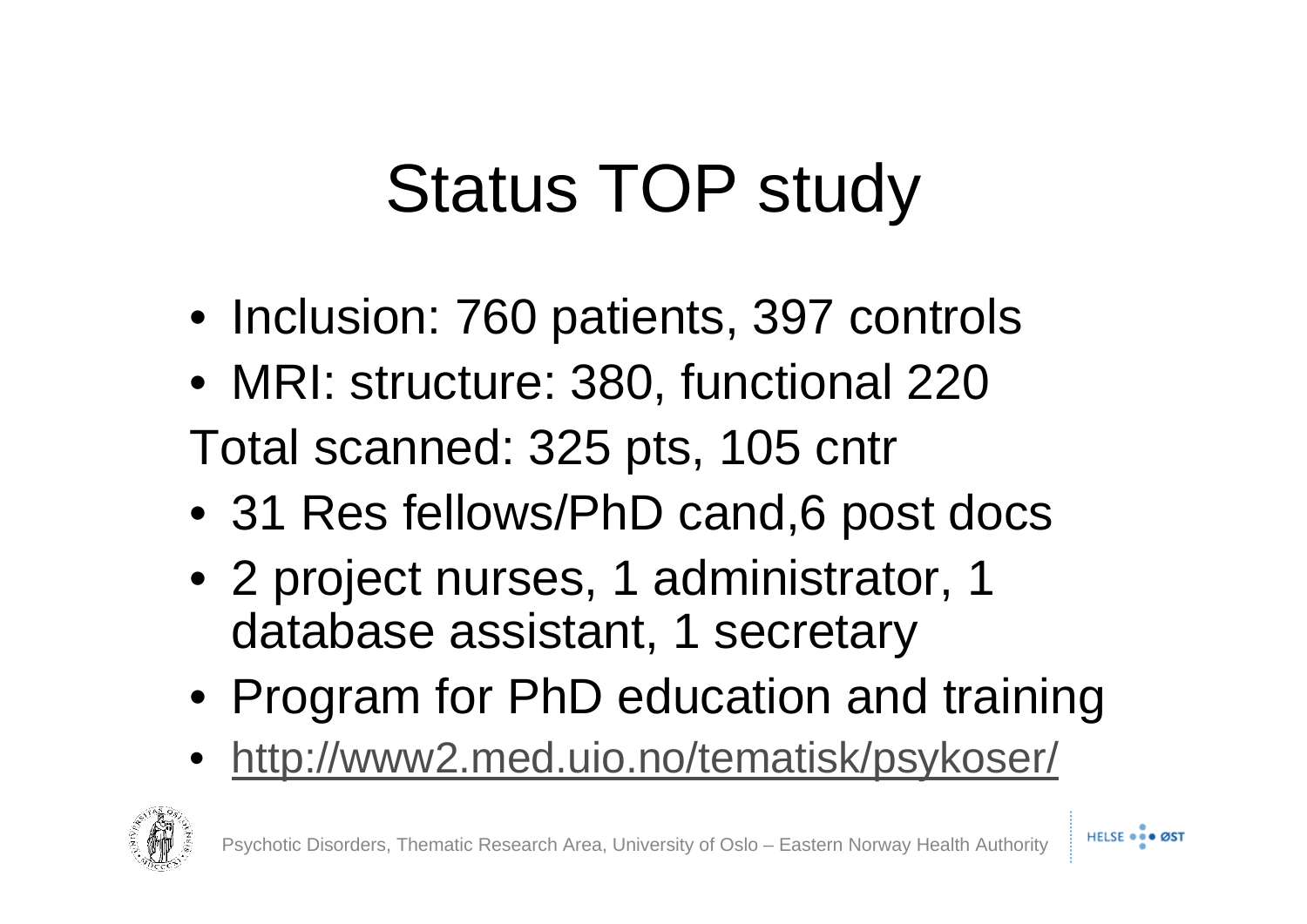# Copy Number Variants (CNVs)

- Genomic variability 0.2%, SNPs 0.08%, CNVs 0.12%
	- Sebat Nat Gen 2007
- Recent findings implicate CNV in autism
	- Weiss et al NEJM 2008
	- and mental retardation
		- Lu et al PLoS One 2007
- CNVs in early onset Schizophrenia – Walsh et al Science 2008



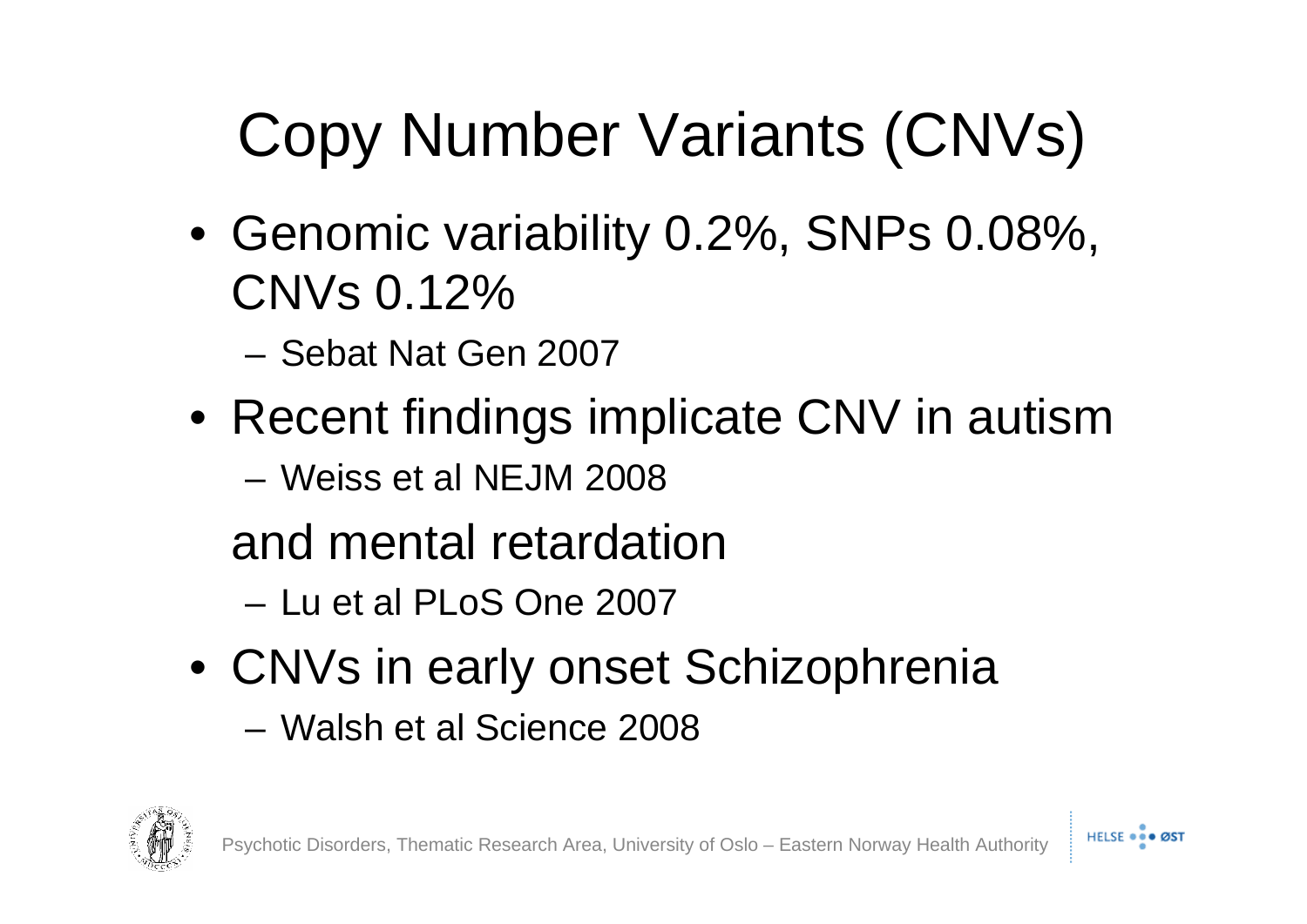### **Schizophrenia**

- Severe mental disorder psychosis
- Life time prevalence 1%
- Heritability 0.6-0.8
- Not mental retardation (but some neurocognitive dysfunction)
- Reduced fecundity
	- Negative selection pressure on risk alleles
- Mechanisms:
	- Common variants common disorder?



– Rare variants – common disorders?

Psychotic Disorders, Thematic Research Area, University of Oslo – Eastern Norway Health Authority

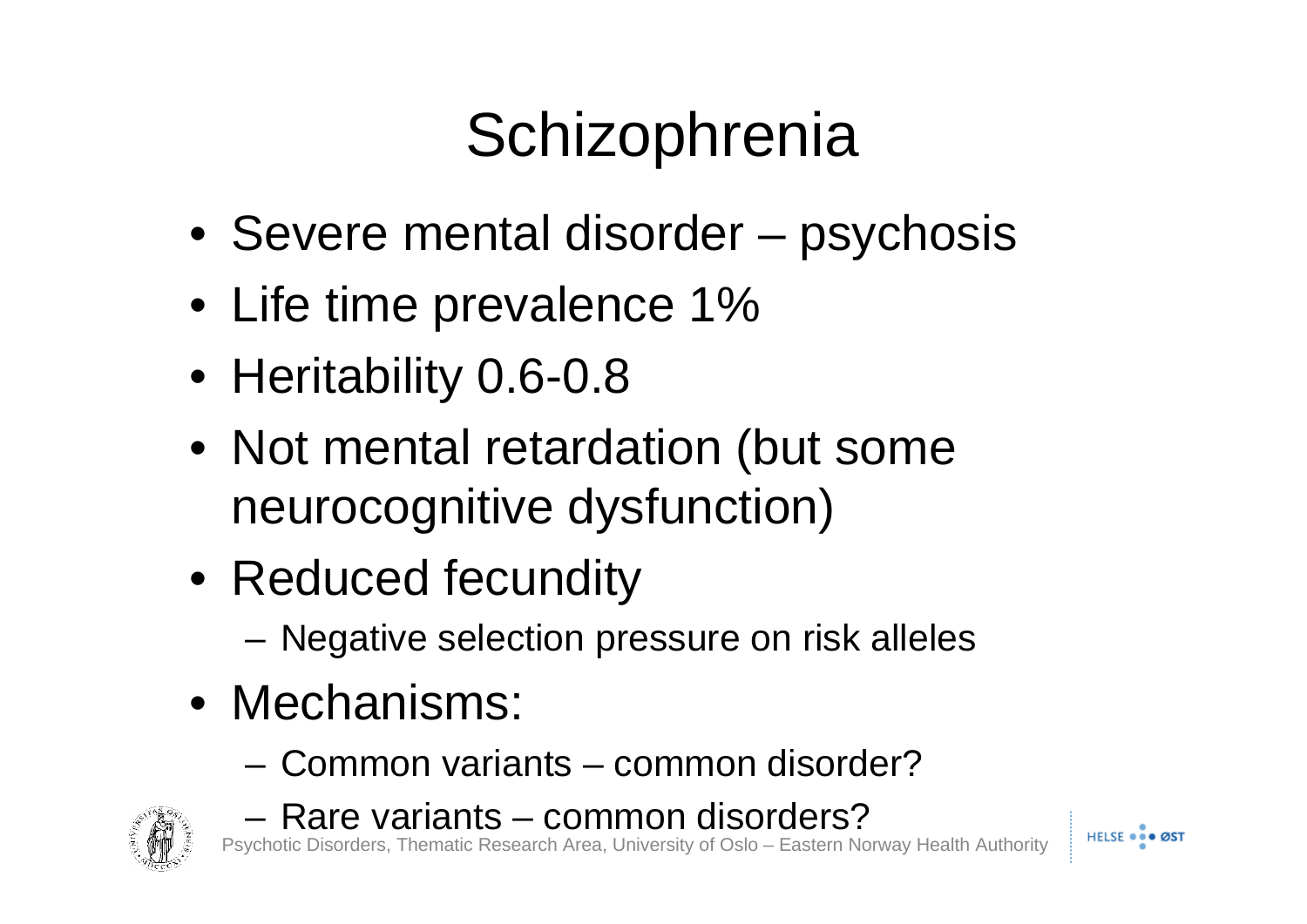#### Rare variants – higher risk

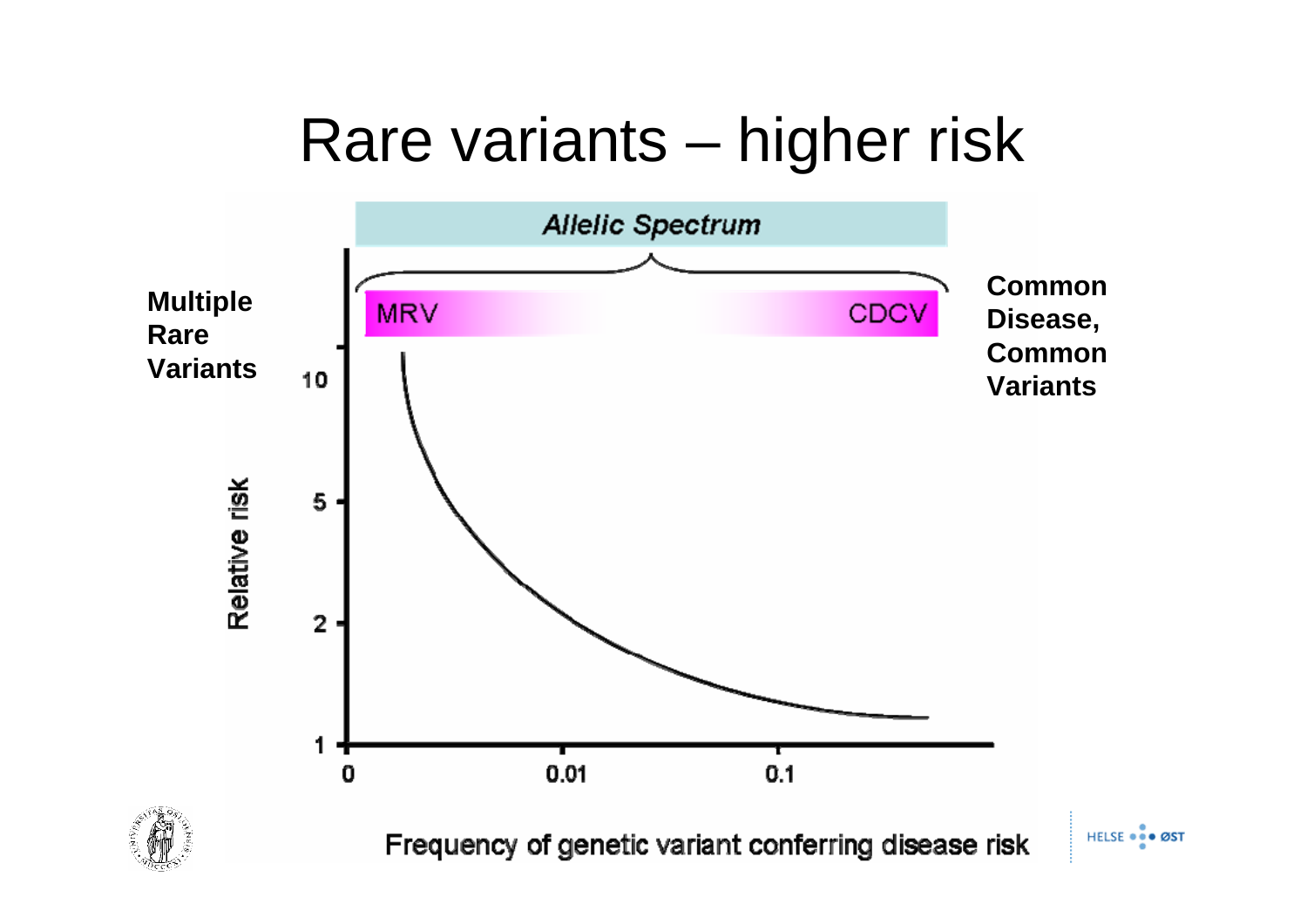### Sample

- Population based sample (Iceland): 9878 transmissions
- Phase I Schizophrenia 1433, controls 33250
- Phase II Schizophrenia 3285, controls 7951



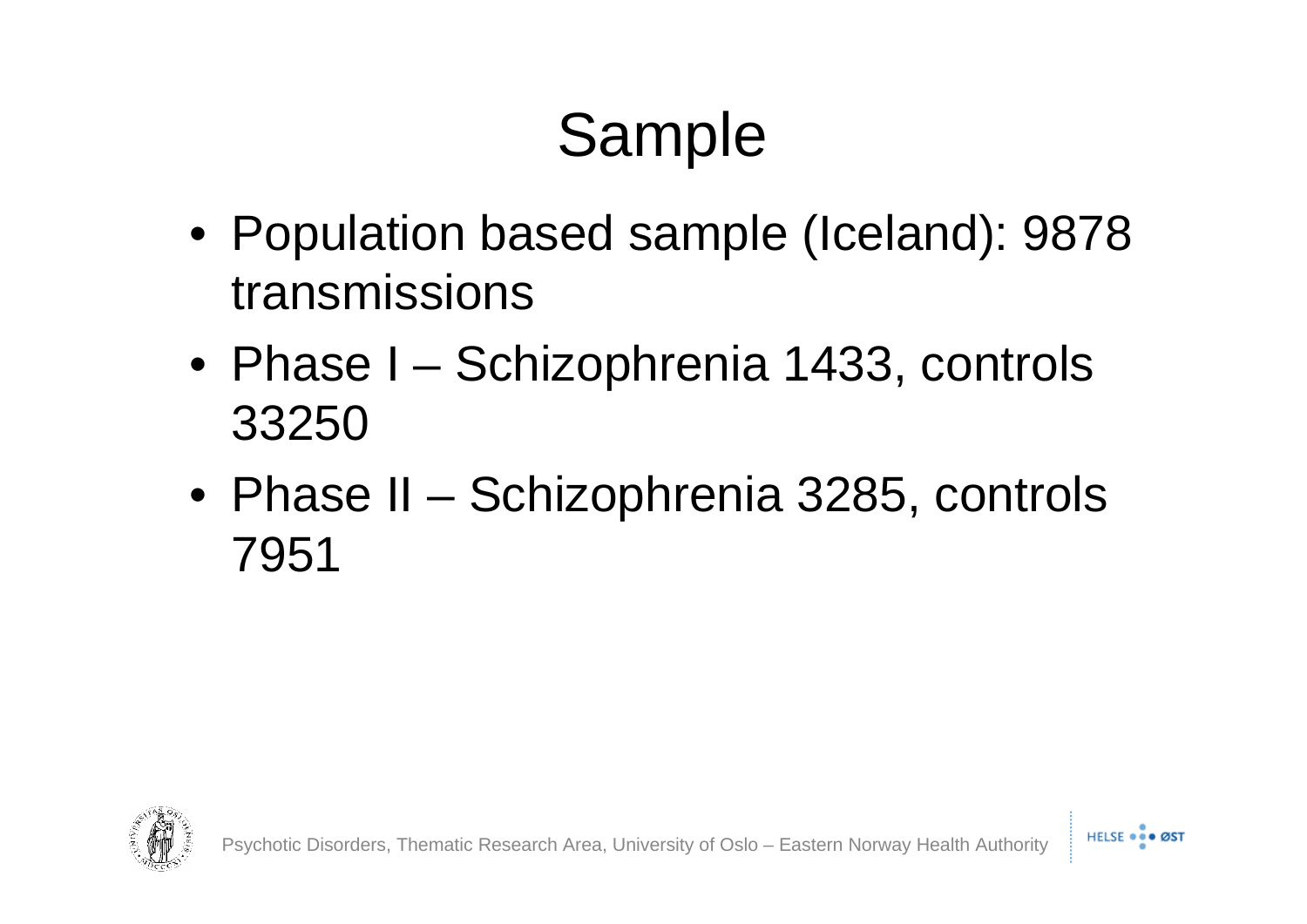## Genotyping

- I: Illumina 317 K chip (DeCODE)
- II: Misc. chips (TOP: Affy 6.0), a few TaqMan
- CNV calling: Custom made software

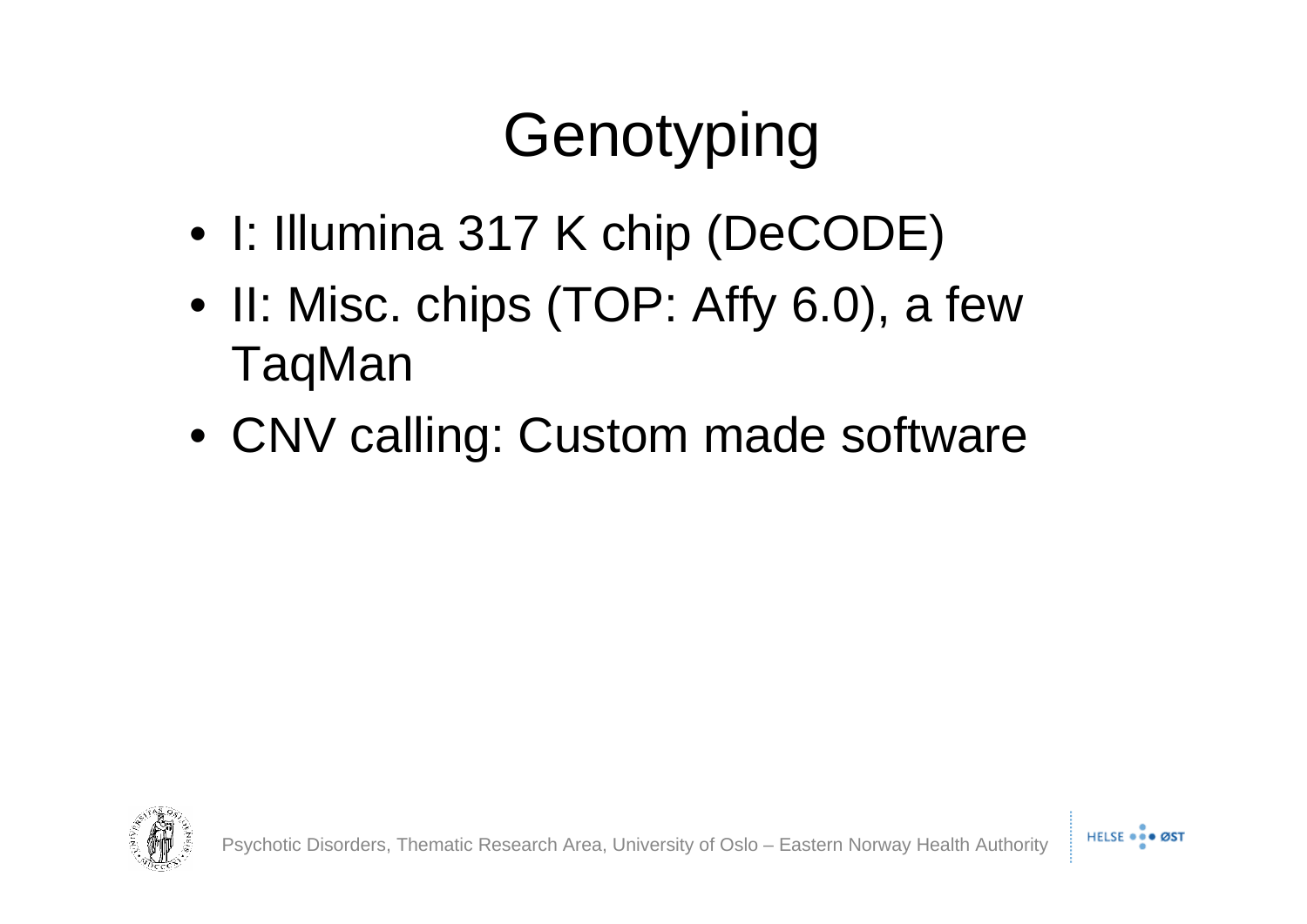#### Results

- Identified 66 deNovo deletions
- 1q21.1, 15q11.2 and 15q13.3
- Nominal in first phase, significant in second (controlling for 66 CNVs)

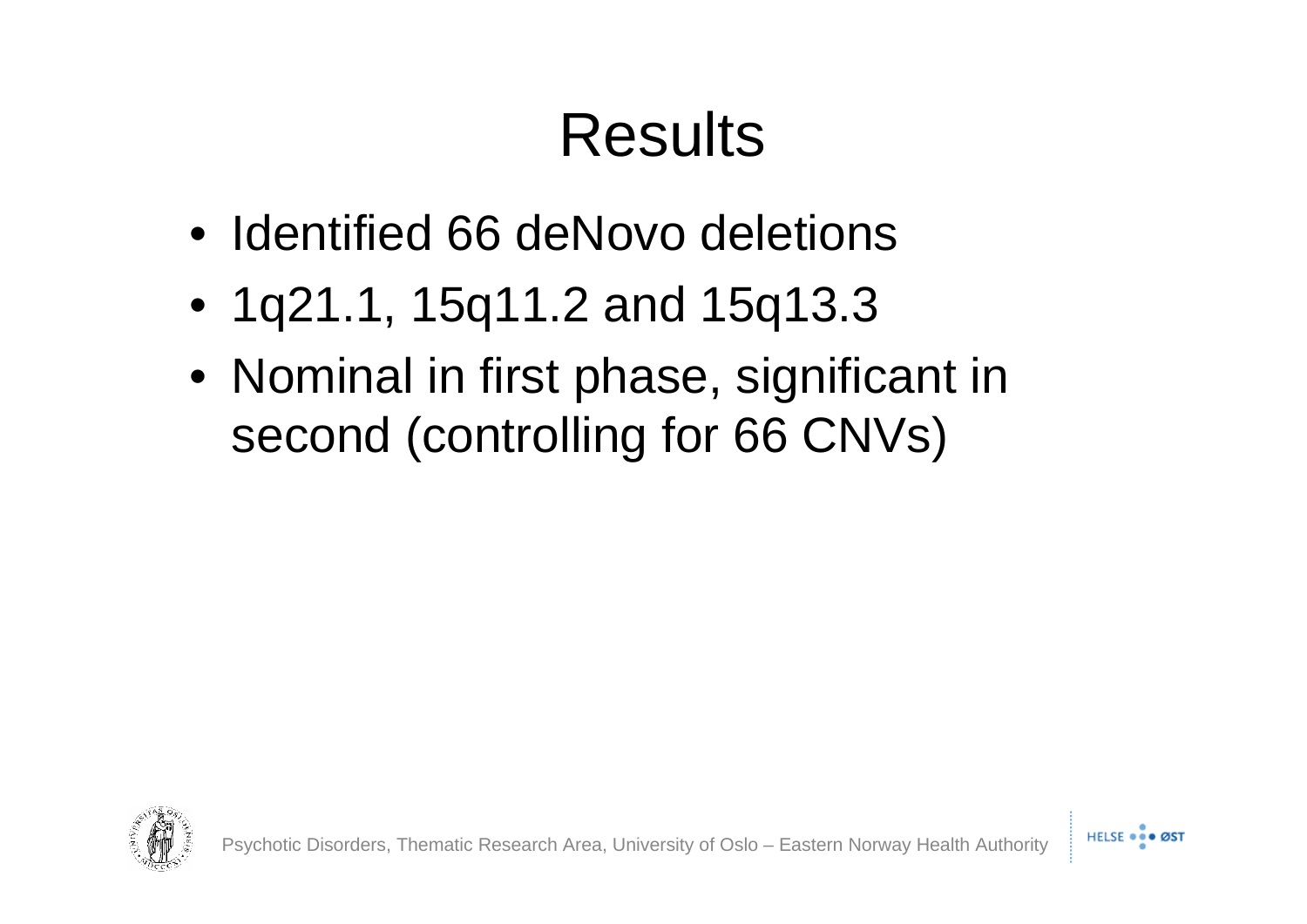| Locus           | Chromosome 1: 144.94-146.29 (Mb) |                            | Chromosome 15: 20.31-20.78 (Mb) |                   | Chromosome 15: 28.72-30.30 (Mb) |                      |
|-----------------|----------------------------------|----------------------------|---------------------------------|-------------------|---------------------------------|----------------------|
|                 | Cases                            | Controls                   | Cases                           | Controls          | Cases                           | Controls             |
| Germany         | 2 of 911                         | 0 of 1,297                 | 3 of 911                        | 4 of 1,297        | 0 of 911                        | 0 of 1,297           |
| Scotland        | 2 of 451                         | 0 of 441                   | 5 of 451                        | 1 of 441          | 0 of 451                        | 0 of 441             |
| The Netherlands | 0 of 806                         | 0 of 4,039                 | 4 of 806                        | 12 of 4,039       | 3 of 806                        | 1 of 4,039           |
| Norway          | 0 of 237                         | 0 of 272                   | 0 of 237                        | 0 of 272          | 1 of 237                        | 0 of 272             |
| Denmark*        | 3 of 442                         | 0 of 1,437                 | 4 of 442                        | 3 of 1,432        | 0 of 375                        | 0 of 501             |
| China*          | 0 of 438                         | 0 of 463                   | 0 of 438                        | 0 of 463          | NA                              | ΝA                   |
| Phase II        |                                  |                            |                                 |                   |                                 |                      |
| OR              |                                  | $\infty$ (2.85, $\infty$ ) |                                 | 2.18 (1.01, 4.60) |                                 | 16.47 (1.52, 833.38) |
| P-value         | $5.6 \times 10^{-4}$             |                            | 0.032                           |                   | $7.9 \times 10^{-3}$            |                      |
| Phase I and II  |                                  |                            |                                 |                   |                                 |                      |
| OR              | 14.83 (3.55, 60.40)              |                            | 2.73 (1.50, 4.89)               |                   |                                 | 11.54 (2.53, 49.58)  |
| P-value         | $2.9 \times 10^{-5}$             |                            | $6.0 \times 10^{-4}$            |                   | $5.3 \times 10^{-4}$            |                      |

| Table 2 Significant association of deletions at 1q21.1, 15q11.2 and 15q13.3 with schizophrenia and related psychoses in the combined samples |  |
|----------------------------------------------------------------------------------------------------------------------------------------------|--|
|----------------------------------------------------------------------------------------------------------------------------------------------|--|

The three deletions nominally significant in phase I were tested for association in follow up samples from Germany, Scotland, The Netherlands, Denmark, Norway and China. All three deletion associate with schizophrenia and related psychoses in the combined phase I and II samples (the multiple testing significance threshold is 0.05/66 = 7.6  $\times$  10<sup>-4</sup>). P values in the table (uncorrect for the 66 tests) are from the exact Cochran-Mantel-Haenszel test and are two-sided. Coordinates are based on Build 36 assembly of the human genome. 95% confidence intervals are given with brackets. NA, not analysed.

\*Samples were measured using Tagman assays. Samples with CNVs identified by measuring gene dosage by a Tagman assay were verified and confirmed by genotyping the respective sampl using the HumanCNV370 chip. A limited amount of DNA was available for genotyping the Chinese samples.



HELSE ... ØST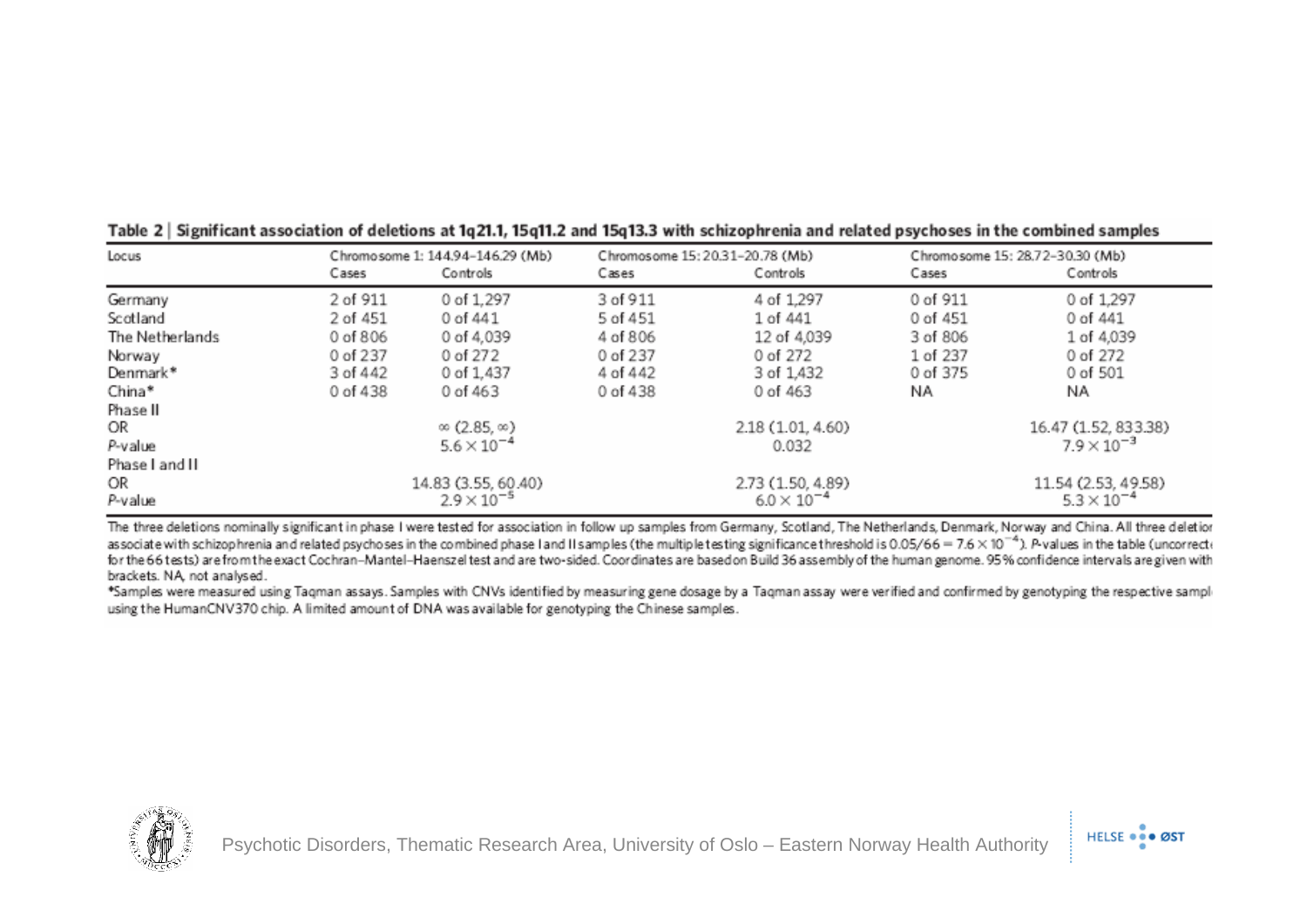## DosageMiner



 $\frac{1}{2}$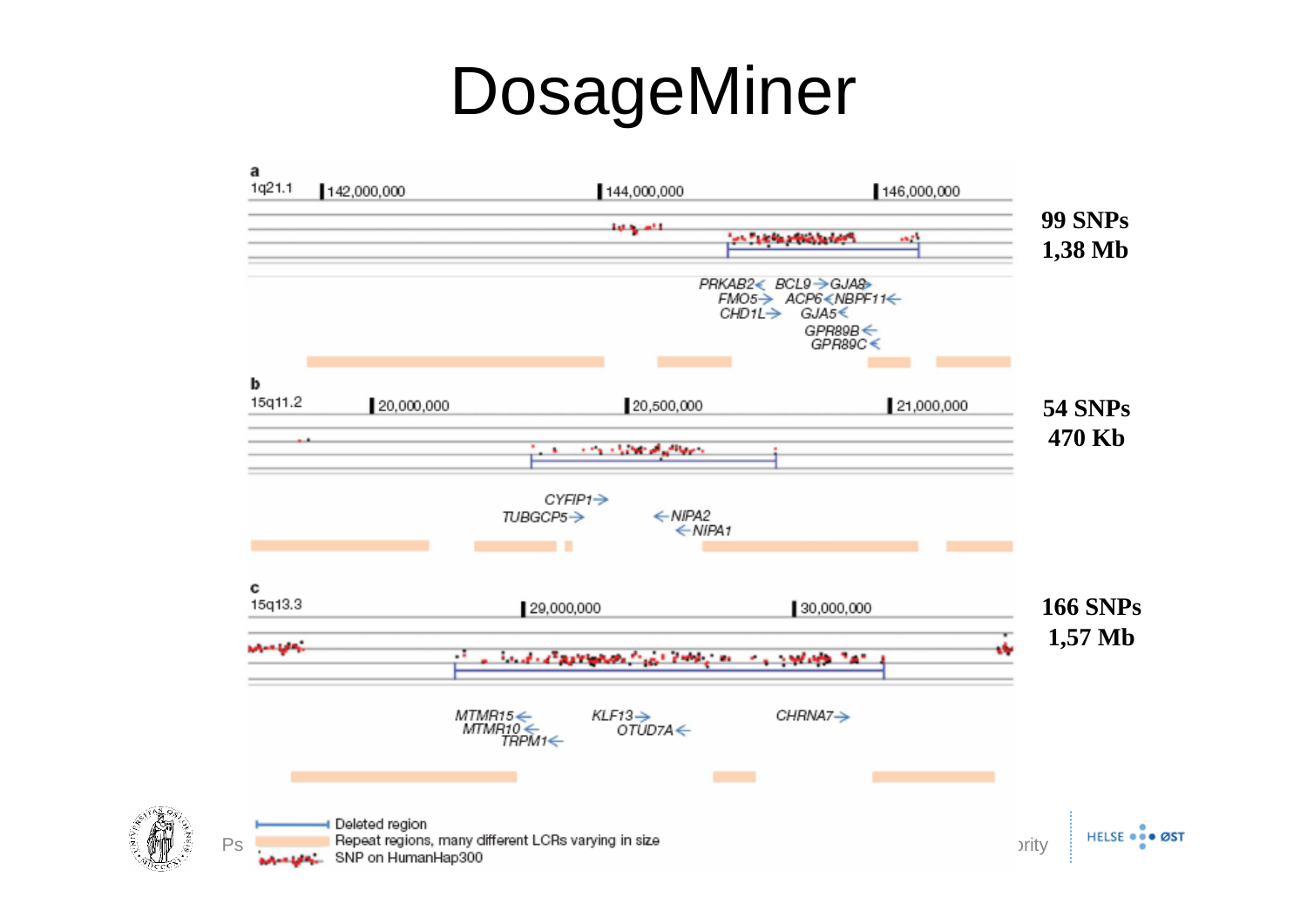#### **Conclusions**

- Three new microdeletions 1q21.1, 15q11.2 and 15q13.3 assoc with Schiz
- High OR (10-14) mechanisms at the core of the disorder
- Rare not help in diagnostics (yet)
- Identical finding in same *Nature*  (International Shizophrenia Genetics Consortium)

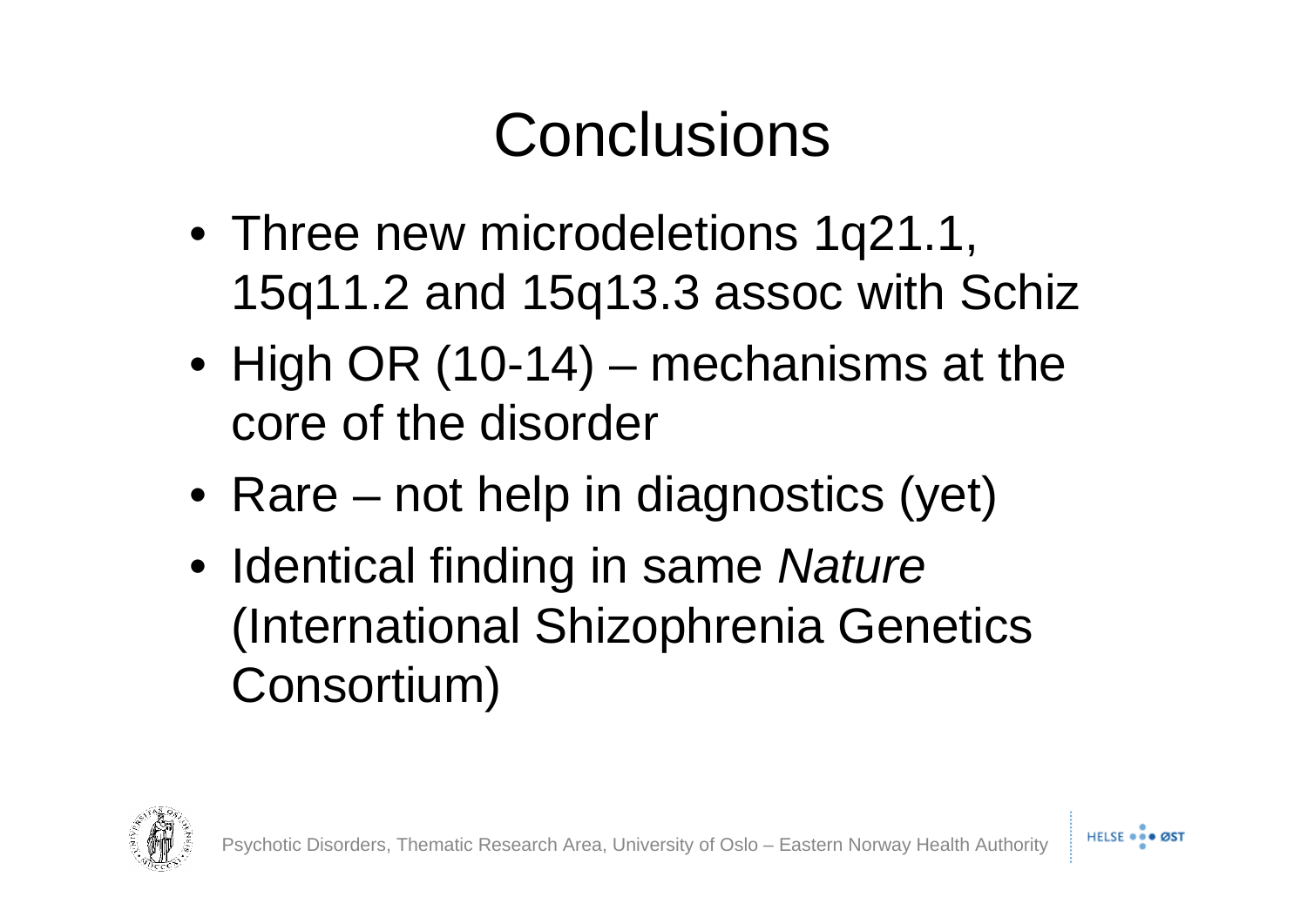### PGC – GWAS Psychiatric Genetic Consortium - Genome Wide Association

A FRAMEWORK FOR INTERPRETING GENOMEWIDE

**ASSOCIATION STUDIES OF PSYCHIATRIC DISORDERS** 

The Psychiatric GWAS Consortium

(Consortium members are listed in the Acknowledgements.)

Correspond with Dr. Patrick Sullivan at the Department of Genetics, CB#7264, 4109D

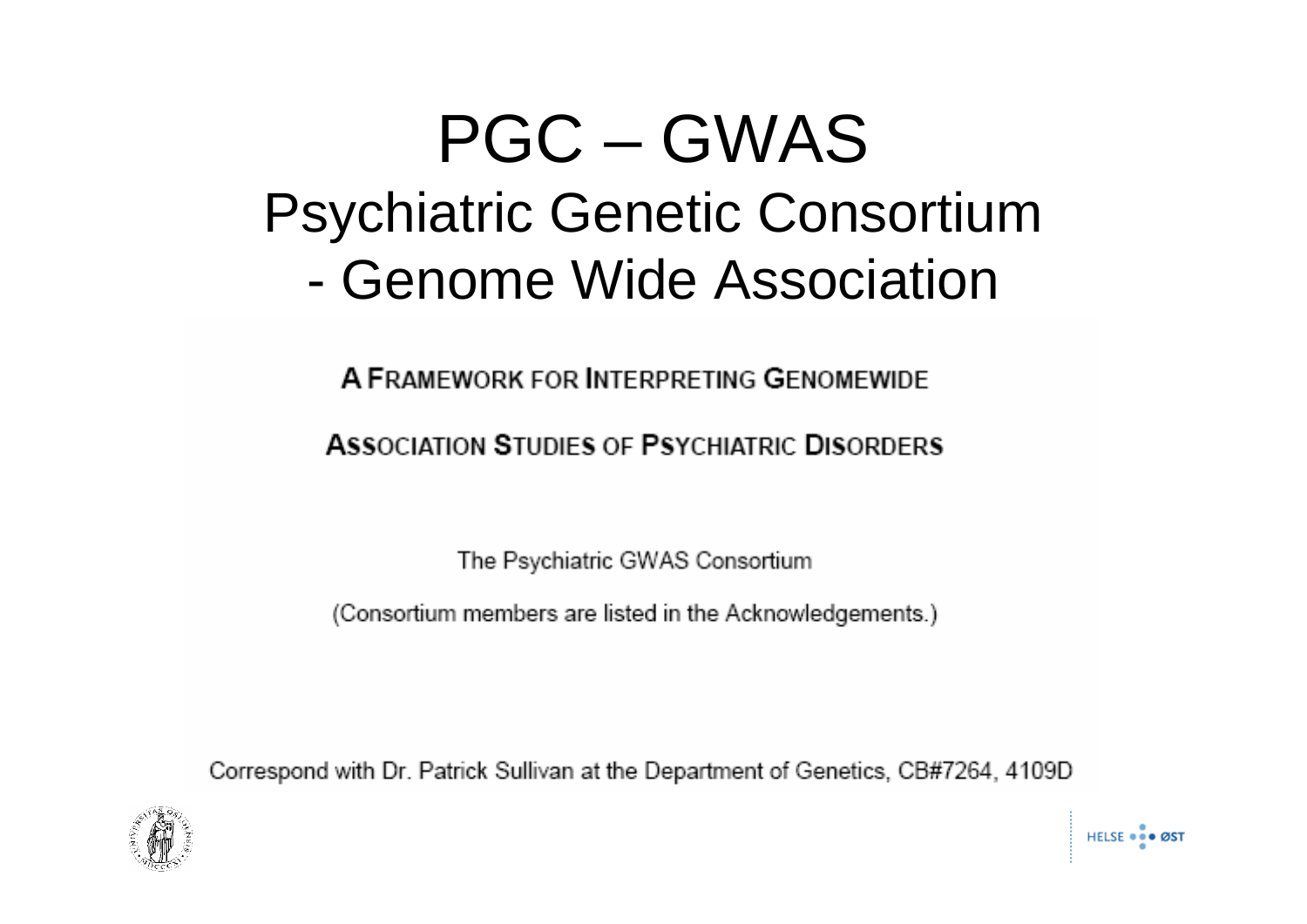# PGC – GWAS

Whole genom screening (500-900 K SNPs)

- All present GWAS studies, SCHIZ; BIP; MDD; ADHD; AUT
- TOP: n=750 (900 000 SNPs)
- Total 80 000 subjects, 40 billion genotypes
- 101 researchers, 48 institutions, 11 countries

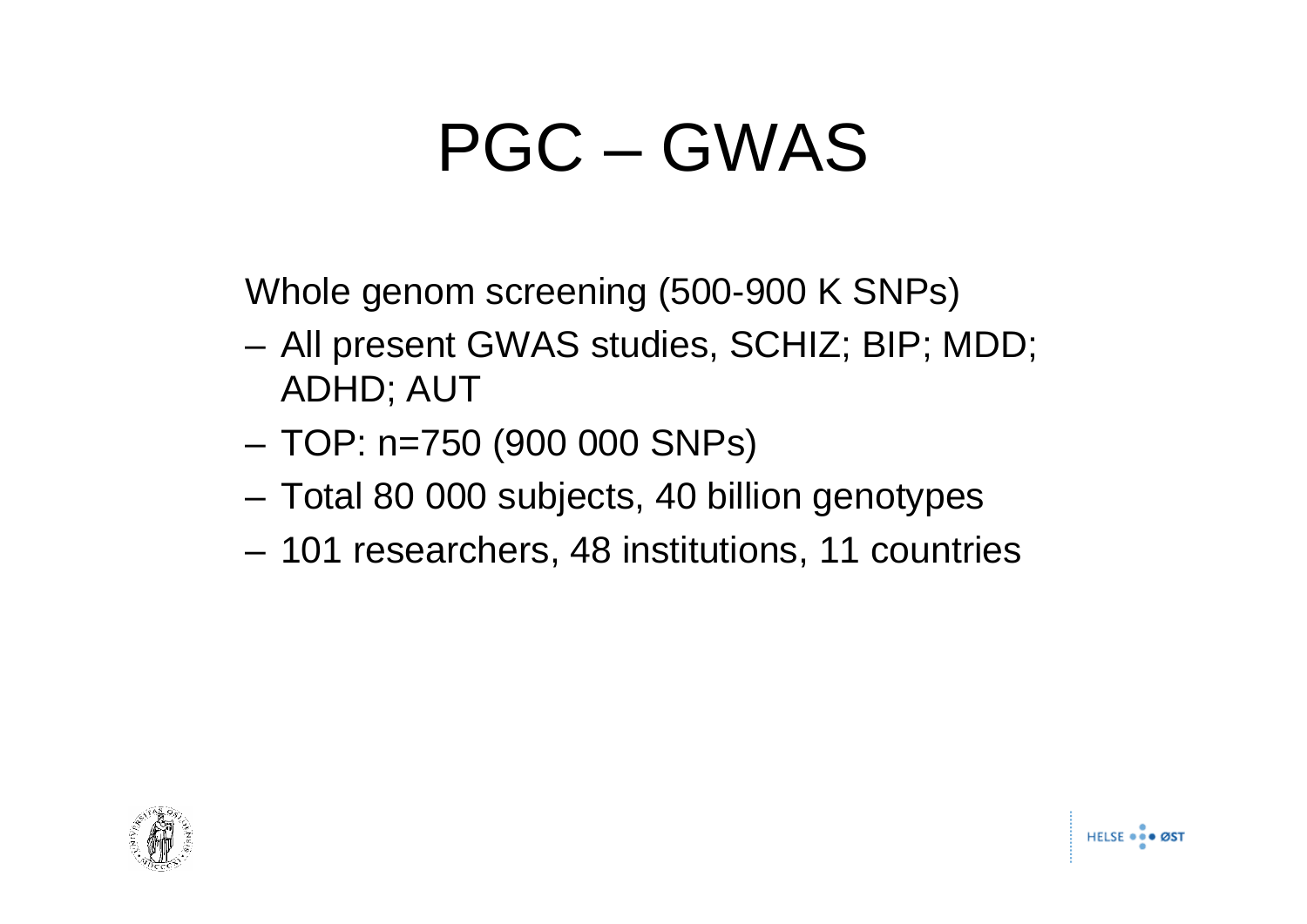# PGC – GWAS

GWAS screening

- SCHIZ; BIP: 10 000 per gr
- CONTROLS: 10 000
- Becomes freely available from NIMH repository
- Data spring 2008

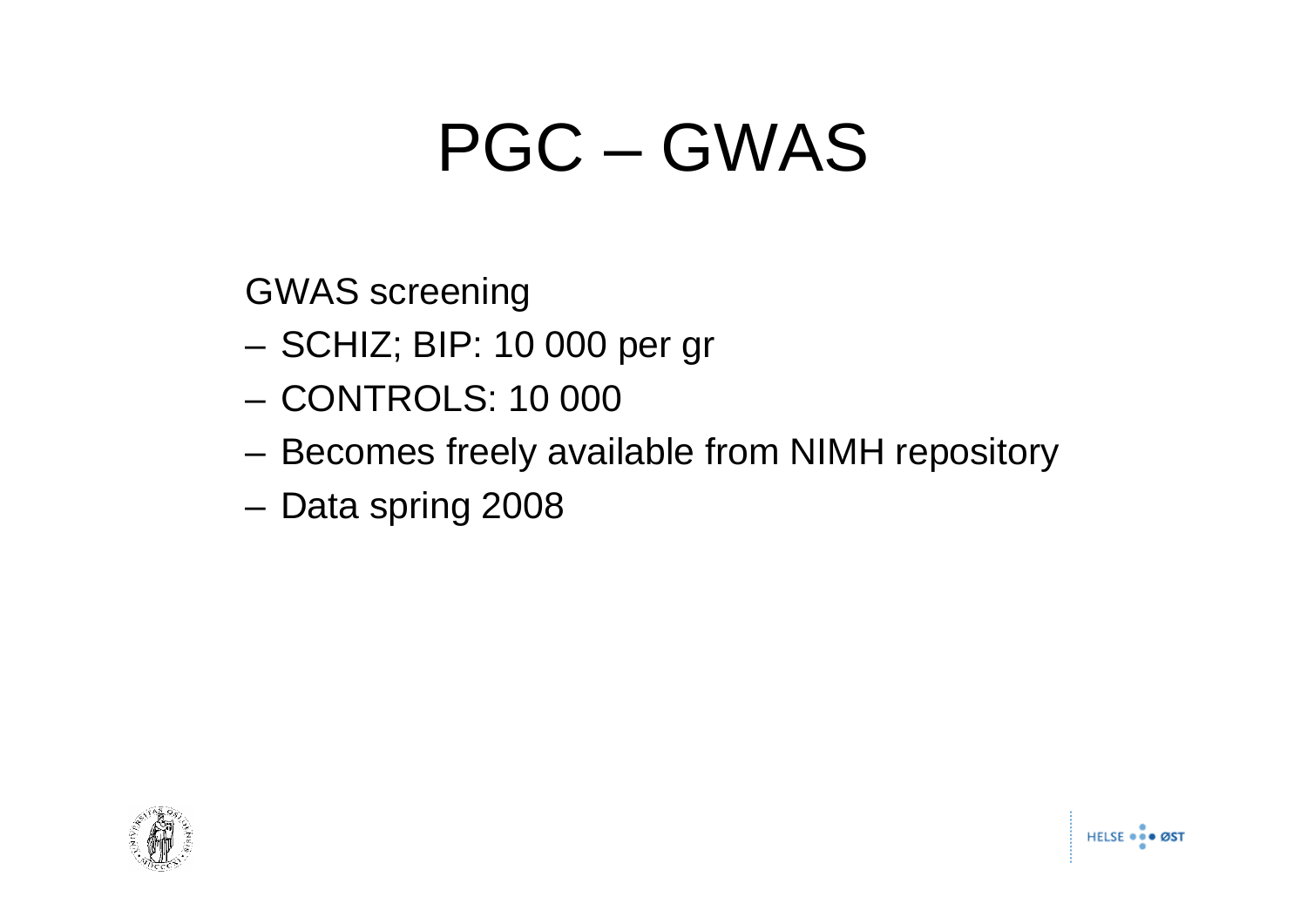#### Conclusion

- Psychiatry
- Not Graveyard of Genetics anymore!